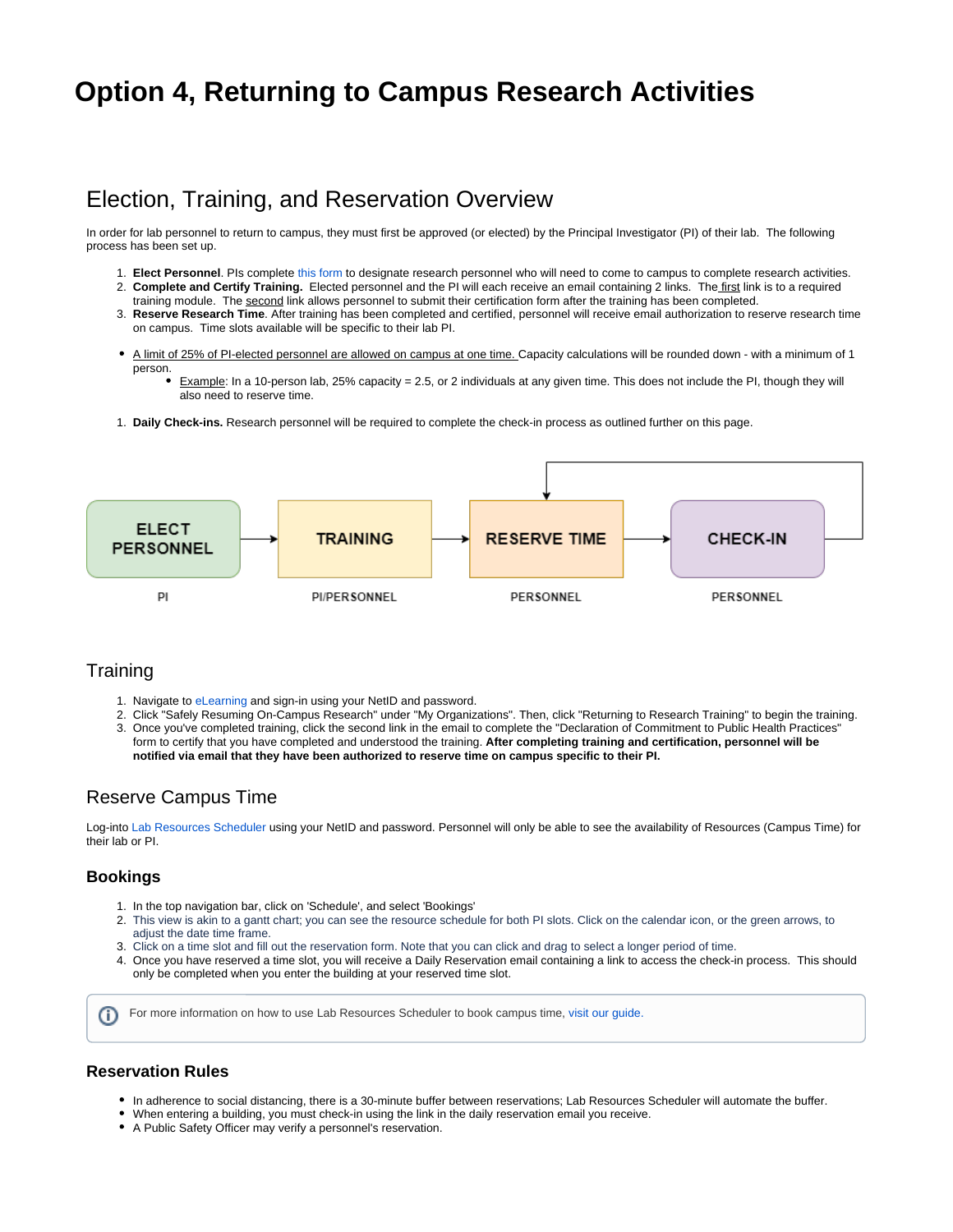## Onsite Check-in & Check-out

When entering/exiting a building, check-in/check-out through the Lab Resources Scheduler. You will receive an email on the day of your reservation with a link to check-in and check-out. If you need to manually find the reservation:

- 1. To check-in, navigate to the reservation details. In the top right, an orange check-in button will become available once it's time to check-in. Click it to check-in.
- 2. To check-out, navigate to the reservation details. In the top right, click on the same button that now reads as 'check-out'.

Please [visit the FAQ](https://wiki.utdallas.edu/display/HOME/Original%2C+Return+to+Research+FAQs) for frequently asked questions. (i)

# Research in Shared Spaces

Shared Spaces are defined as research spaces where members of a research group routinely interact with each other in the same space, such as science and engineering labs, core facilities, shared spaces in institutes or centers. To the greatest extent possible, research personnel should continue to work from home; in particular, all vulnerable individuals are encouraged to continue to work from home. Research personnel should be aware that depending on the situation, such as an outbreak of COVID-19 or Stay Home executive orders, research may have to be ramped down again within a short amount of time. [Click here](https://utdallas.app.box.com/s/4kl13ojf8p25mbhvqav77ufy8e66arss) to view Signage that should be placed in strategic and relevant areas to remind personnel of the health & safety guidelines required to remain compliant.

## Health & Safety Guidelines

#### **Health Checks**

Prior to coming to work, individuals must self-screen for any of the following new or worsening signs or symptoms of possible COVID-19 infection, and must include new signs/symptoms among their household members:

- Cough, shortness of breath, persistent pain/pressure in their chest, chills, repeated shaking with chills, runny nose or new sinus congestion, muscle pain, headache, sore throat, fatigue, new GI symptoms (nausea, vomiting, diarrhea), new loss of taste or smell, a fever great than 100.0 degrees Fahrenheit, or known close contact with a person who is lab-confirmed to have COVID-19.
- **If you or your household members have any of the symptoms on any work-day, do not come on campus.** Contact your immediate supervisor as soon as reasonably possible. Follow the guidelines on the [UT Dallas Covid-19](https://utdallas.edu/coronavirus/faq/#faculty) website in the case of a suspected or confirmed case of COVID-19. The Office of Emergency Management and Continuity Planning (OEMCP) will provide additional guidance regarding individual and facilities follow-up actions that may be needed.

#### **Contact Tracing**

- Every individual must maintain and regularly update a list of substantive and known face-to-face interactions that they have had during work hours of the preceding two weeks (i.e., lab members they interact with on a daily basis, human subjects they came in contact with during study procedures, etc.). In the case of a coronavirus infection, this list should be made available to university personnel.
- As more robust contact tracing solutions become available, additional information will be provided to the UT Dallas community. Utilizing these resources will be strongly encouraged as they will be a key strategy for preventing further spread of COVID-19.

#### **Meetings & Visitors**

- Routine lab/research group meetings should not be conducted face-to-face; conduct meetings virtually.
- Please move all of your visitor meetings and consultations online.
- Research Safety staff will assist Central Receiving in safely handling and delivering packages containing chemical, biological, or radiological materials to laboratories.
- Vendor visits to research laboratories should be coordinated through Research Facilities Operations.

#### **Social Distancing & Spacing**

- [CDC guidelines](https://www.cdc.gov/coronavirus/2019-ncov/prevent-getting-sick/prevention.html) for social distancing of 6 feet or greater must be maintained.
- Shared research spaces must have no more than one (1) individual per 200 sqft per room/workspace unless further density is justified and approved. The PI is responsible for ensuring that this rule is followed at all times. Space out desks and workstations; desks in common areas must be arranged so that individuals occupying desks at the same time are at least 10 ft apart (consider temporary walls between workstations if this spacing cannot be achieved). If a space is designed for single occupancy, the space should not be occupied by more than one individual on the same day.
- Maintaining appropriate fire barriers and life safety protections in buildings and work spaces is critical. Furniture or other items that are rearranged to support physical distancing cannot block or diminish paths of travel (aisles, hallways, corridors), or in any way hinder access to egress doors. Personnel and units must not prop open or inhibit the operation of doors, especially doors that are designed to be self-closing for fire safety or security purposes.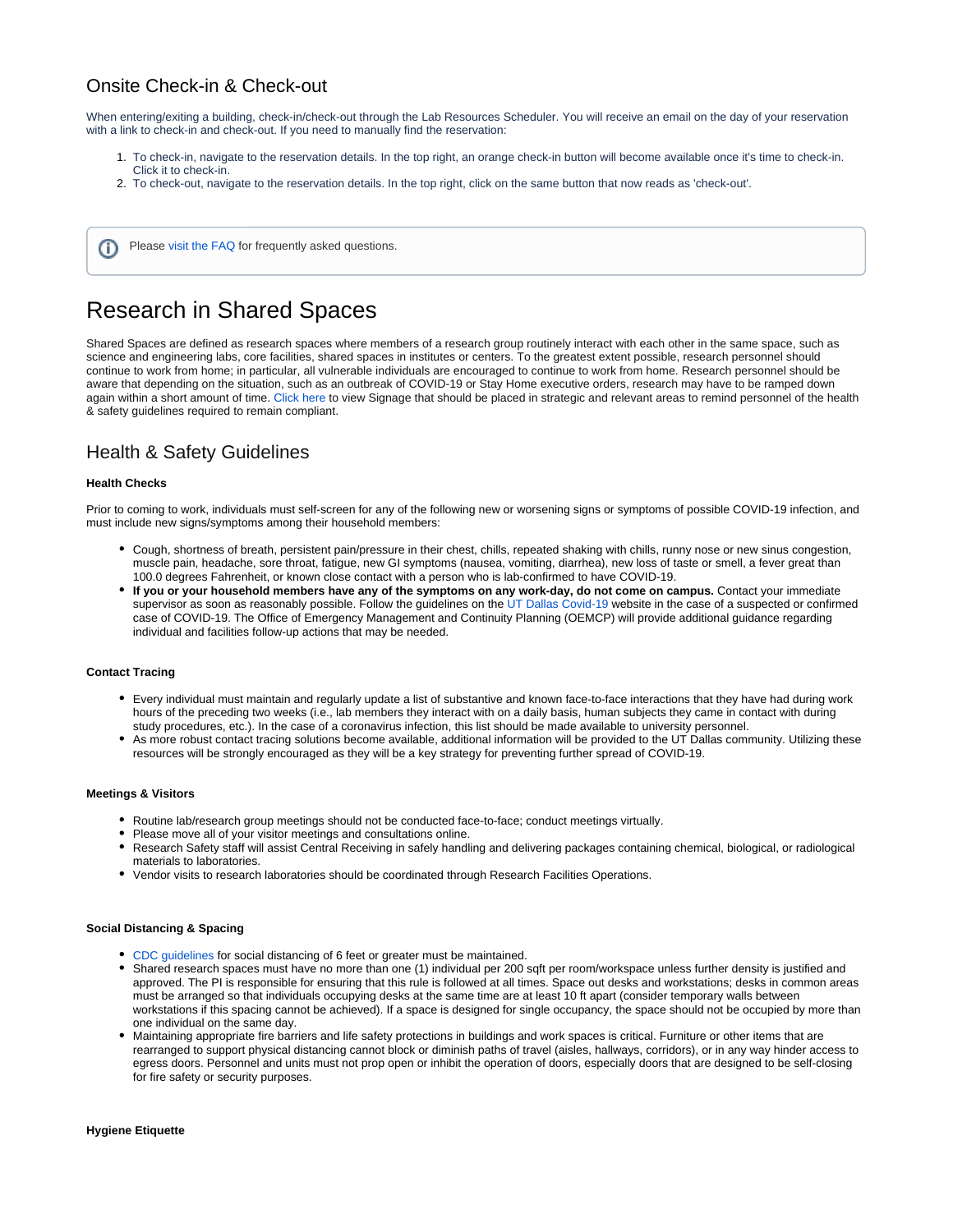- Wash/sanitize hands frequently. At a minimum, this includes before entering and upon leaving a laboratory.
- When available, use soap and water and scrub hands for a minimum of 20 seconds.
- If soap and water are not available, use an alcohol-based hand sanitizer that contains at least **60% ethanol or 70% isopropanol** and cover all hand surfaces and rub until dry.
- Cough/sneeze into a tissue. Dispose of used tissues immediately into a trashcan and then wash hands. If there are no tissues available, cough/sneeze into the crook of your elbow, not your hands.
- Avoid touching your face, eyes, nose, and mouth. This can accelerate the spread of infection.
- Wear personal protective equipment, as appropriate in the laboratory.

#### **Face and Hand Coverings**

- Face masks/face coverings must be worn at all times in spaces that involve close proximity with other people and when other people are present.
- Hand coverings/gloves should only be worn during work tasks where use is specified by a hazard assessment. When disposable gloves are worn by research personnel, gloves must be discarded after each use. Do not wear gloves in public spaces/common areas, to prevent crosscontamination.
- Masks and gloves must be available in shared research spaces. Obtaining these items is the responsibility of the PI. [See here](https://utdallas.edu/oit/cloth-face-covering-distribution/#request-a-cloth-face-covering) for more information on how to obtain masks.
- Gloves must be worn and [removed properly](https://www.cdc.gov/vhf/ebola/pdf/poster-how-to-remove-gloves.pdf) when individuals interact with human subjects in close proximity or when in contact with shared devices or equipment.
- Masks and gloves must be made available to human subjects and visitors prior to entering lab spaces. Human subjects and visitors must wear masks and must be given the option to wear gloves.
- If other protective equipment is needed, the PI must ensure their availability. **If any of these are needed and not available to the lab, the lab is not allowed to remain open.**

#### **Safety**

- If research is conducted by a single individual in a lab setting where under normal circumstances, two or more individuals are present, notify at least one other person outside the lab as a safety precaution prior to entering the lab and upon leaving.
- Please contact Research, Campus, and Environmental Safety to request support, when more than one person may be needed to safely operate equipment.

#### **Disinfecting Labs & Equipment**

- Disinfect common research areas and frequently touched surfaces (lab benches, doorknobs, sink handles, freezer doors, fume hood sashes, keyboards, microscopes, etc.) at the end of each shift prior to the next shift arriving at the workplace.
- Designate one or more individuals responsible for cleaning and disinfecting and have them document on a daily work sheet that they completed the cleaning.
- Minimize the sharing of equipment and devices. If they need to be shared, thoroughly disinfect the device between uses by different individuals.

# Human Subject Research

All IRB protocols will be reviewed on an individual basis to evaluate risk to participants and to the UTD research community.

#### **Virtual Procedures**

First and foremost, all human subjects activities that can take place via virtual platforms (Teams, Zoom, online surveys, etc.) should be conducted virtually to avoid in-person contact. These type of procedure changes can be requested by submitting a **Request for Revision** form to the [IRB Office.](mailto:irb@utdallas.edu) All such modifications to a research protocol require IRB review and approval prior to them being initiated.

#### **In-Person Research Procedures**

For procedures that cannot be moved to an online format, investigators will need to develop a plan to reduce risk to participants, which includes the following:

- 1. Scheduling participants so that there is no congregating in research settings and allows for appropriate disinfecting between all participants.
- 2. Investigator and participant screenings including temperature checks using a noncontact thermometer (or disposable equipment) for adults and one accompanying family member (if a minor).
- 3. Investigators and participants should wear face coverings, such as a washable cloth mask, that covers the nose and mouth.
	- For studies that require prolonged and close contact with participants (social distancing practices can not be maintained) additional Personal Protective Equipment (PPE) may be required.
- 4. Participant screening should be conducted prior to their arrival on campus and at the testing site to assess each participant's exposure to COVID-19.
- 5. Follow [CDC guidelines](https://www.cdc.gov/coronavirus/2019-ncov/prevent-getting-sick/prevention.html?CDC_AA_refVal=https%3A%2F%2Fwww.cdc.gov%2Fcoronavirus%2F2019-ncov%2Fprepare%2Fprevention.html) for social distancing and handwashing, cough/sneeze etiquette, surface cleansing and disinfecting after each participant encounter and use of appropriate PPE.
- 6. Disinfect all equipment that will be in contact with the participant and all contact surfaces after each participant. Scheduling should allow for adequate cleaning and disinfecting between all participant visits.
- 7. Modify consent forms to include information about additional risks. Template language can be accessed **[accessed here](https://utdallas.app.box.com/s/2dratk7i0vytyya7vd535bl0jtk3xpmh)**.
- 8. For studies that involve collection/analysis of biospecimens: If these procedures cannot be postponed, the UTD Research, Campus and Environmental Safety office must approve protocols for collecting and handling of biospecimens.